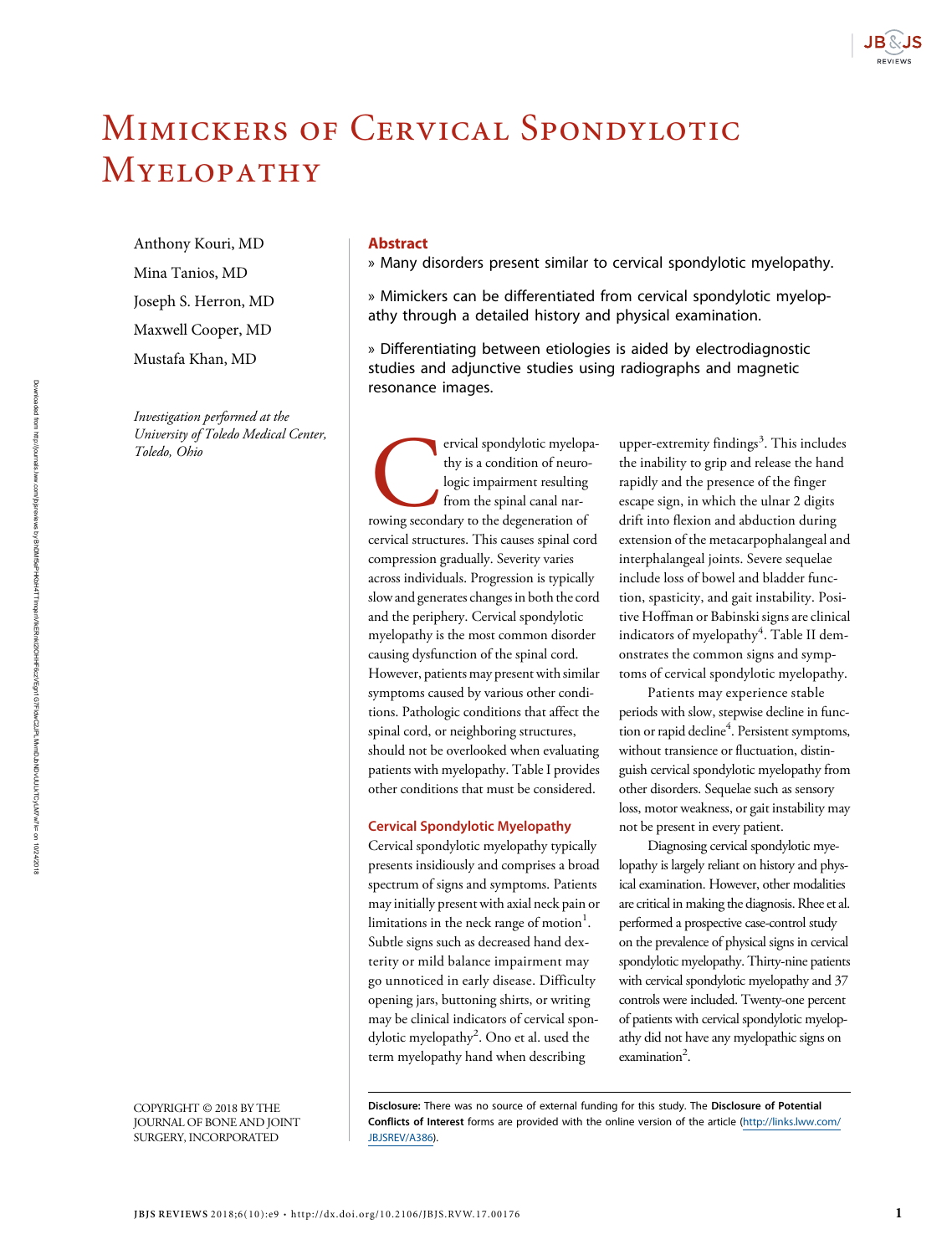

| TABLE I Differential Diagnosis in Cervical Spondylotic Myelopathy |                                                                                                                                                                                                           |                                                                                                                                                                                                                                           |  |  |
|-------------------------------------------------------------------|-----------------------------------------------------------------------------------------------------------------------------------------------------------------------------------------------------------|-------------------------------------------------------------------------------------------------------------------------------------------------------------------------------------------------------------------------------------------|--|--|
| Mimicker                                                          | History and Physical Examination                                                                                                                                                                          | Diagnosis                                                                                                                                                                                                                                 |  |  |
| Multiple sclerosis                                                | Fatigue, diplopia, bladder disturbances, difficulty<br>with gait, unilateral leg numbness                                                                                                                 | 2 lesions in the white matter, 2 episodes in the<br>disease course, oligoclonal bands in cerebrospinal<br>fluid, raised IgG                                                                                                               |  |  |
| Amyotrophic lateral sclerosis                                     | Muscle atrophy, weakness, fasciculations, Hoffman<br>sign, clonus, Babinski sign, foot drop, loss of<br>dexterity, difficulty with gait                                                                   | Widespread lower motor neuron disease on EMG,<br>bilateral changes within corticospinal tracts on brain<br>MRI                                                                                                                            |  |  |
| Parkinson disease                                                 | Slowness of initiation, movement, and thought;<br>postural and resting tremors; and extrapyramidal<br>rigidity; symptoms will start in 1 limb and, over 2 to 5<br>years, will involve both limbs          | On brain MRI, striatum and pallidum will appear<br>normal; on high-field T2-weighted sequences, an<br>altered nigral signal will be demonstrated; surface<br>EMG can be helpful in determining the frequency<br>and amplitude of a tremor |  |  |
| Carpal tunnel syndrome                                            | Pain in hand, decreased sensation in median nerve<br>distribution, reduced grip strength, night<br>symptoms, clumsiness, thenar atrophy in late stages                                                    | Based on history and physical examination, in<br>equivocal cases, electrodiagnostic studies are<br>helpful                                                                                                                                |  |  |
| Cubital tunnel syndrome                                           | Decreased sensation in the ulnar nerve distribution,<br>intrinsic weakness and weakness of the small and<br>ring finger flexor digitorum profundus, Wartenberg<br>sign                                    | Based on history and physical examination, in<br>equivocal cases, electrodiagnostic studies are<br>helpful; on electrodiagnostic studies, ulnar nerve<br>velocity must be <50 m/s at elbow level                                          |  |  |
| HIV                                                               | Lower-extremity weakness, vague discomfort in<br>legs, gait ataxia, erectile dysfunction (men), bowel or<br>bladder disturbance                                                                           | Spinal MRI shows extensive central high-signal areas<br>on T2, mainly cervicodorsal                                                                                                                                                       |  |  |
| HTLV-1                                                            | Slowly progressive chronic spastic paraparesis,<br>spastic bladder                                                                                                                                        | HTLV-1 antibodies in serum and cerebrospinal fluid                                                                                                                                                                                        |  |  |
| Syphilis                                                          | Incoordination, pain, absent ankle jerks, impaired<br>vibratory sensation, impotence, Romberg sign,<br>Argyll-Robertson pupils, autonomic dysfunction                                                     | High signal on T2 MRI with enhancement of the<br>spinal surface that disappears                                                                                                                                                           |  |  |
| Guillain-Barré syndrome                                           | Rapidly progressive distal weakness that spreads<br>proximally, severe weakness in shoulder abduction<br>and elbow extension, urinary retention, ileus, sinus<br>tachycardia, hyporeflexia, and areflexia | Illness 7 to 10 days prior; clinical diagnosis, but EMG<br>and nerve conduction study demonstrate severe<br>neuropathy; cerebrospinal fluid may have raised<br>protein content                                                            |  |  |
| Acute transverse myelitis                                         | Flaccid paraparesis of lower extremities that can also<br>involve the arms, well-defined sensory level                                                                                                    | Focal and central high-signal areas in T2 sequences,<br>occupying more than two-thirds of the spinal cord<br>axially, and extending over 3 to 4 segments                                                                                  |  |  |
| Vitamin B12 deficiency                                            | Diminished proprioception, decreased vibration<br>sensation, motor weakness, hyperreflexia, gait<br>disturbance, intellectual impairment, impaired<br>vision                                              | Vitamin B12 serum levels; MRI shows T2<br>hyperintense signal alterations usually confined to<br>posterior columns, but may involve lateral columns<br>or brain stem                                                                      |  |  |
| Syringomyelia                                                     | Intrinsic weakness, cape-like sensory loss, loss of<br>pain and temperature sensation, hyperreflexia, gait<br>disturbance, diplopia, dizziness                                                            | MRI demonstrating syrinx                                                                                                                                                                                                                  |  |  |
| Radiation damage                                                  | Lhermitte sign, Brown-Sequard-type symptoms,<br>ascending sensorimotor disturbance, tetraplegia<br>and paraplegia, local amyotrophy                                                                       | Spinal cord segment in irradiated zone, >6-<br>month latency period, normal cerebrospinal fluid<br>analysis, local spinal edema, and contrast<br>enhancement on T2 for at least 8 months after<br>latency period                          |  |  |
| Paraneoplastic etiology                                           | Insidiously progressive myelopathy; may occur prior<br>to cancer diagnosis                                                                                                                                | Increased protein concentration in cerebrospinal<br>fluid; longitudinally extensive, symmetric, tract-<br>specific signal changes on MRI                                                                                                  |  |  |
| Vascular etiology                                                 | Asymmetric leg weakness, worse with walking or<br>standing for long periods                                                                                                                               | Flow voids on MRI, engorged draining medullary<br>veins and feeding arteries within cerebrospinal<br>fluid                                                                                                                                |  |  |
| Hepatic etiology                                                  | Progressive pure motor spastic paraparesis, minimal<br>sensory deficit                                                                                                                                    | Diagnosis of exclusion; decompensated liver<br>disease, post-liver transplant, post-shunt surgery                                                                                                                                         |  |  |
| Alcoholic etiology                                                | Paresthesias of feet with progressive spastic<br>paraparesis, sometimes bladder dysfunction                                                                                                               | Alcoholism without substantial liver disease                                                                                                                                                                                              |  |  |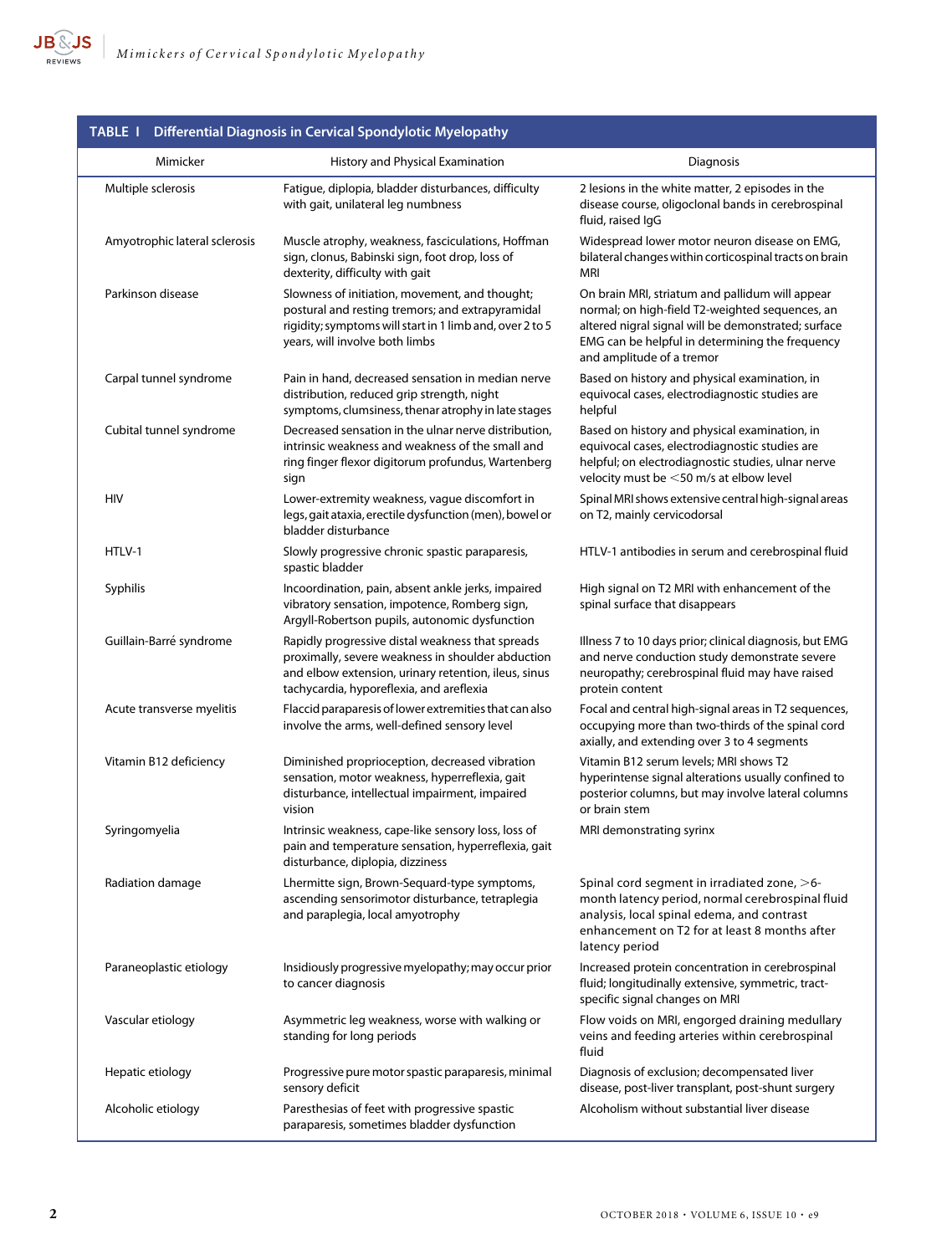

|              | <b>TABLE II Clinical Presentation of Cervical Spondylotic</b><br><b>Myelopathy</b>                          |
|--------------|-------------------------------------------------------------------------------------------------------------|
|              | Common symptoms                                                                                             |
|              | Clumsy or weak hands                                                                                        |
|              | Leg weakness or stiffness                                                                                   |
|              | Neck stiffness                                                                                              |
|              | Pain in shoulders or arms                                                                                   |
|              | Unsteady gait                                                                                               |
| Common signs |                                                                                                             |
|              | Weakness of the hand musculature                                                                            |
|              | Hyperreflexia                                                                                               |
|              | Lhermitte sign (electric shock-like sensation down the center of the<br>back following flexion of the neck) |
|              | Sensory loss                                                                                                |

Magnetic resonance imaging (MRI) is the imaging standard for cervical spondylotic myelopathy because it evaluates the spinal soft tissues. It is imperative to match the clinical findings with the MRI because it has been reported that up to 57% of patients  $>$  65 years of age have degenerative disc disease and herniation with no symptoms<sup>5</sup>.

In diagnosing cervical spondylotic myelopathy, electrodiagnostic studies are not typically useful. However, they can help to rule out other diagnoses. Evidence suggests that somatosensoryevoked potentials (in 61.9% of cases) and motor-evoked potentials (in 71.4% of cases) demonstrate changes in the presence of cervical spondylotic myelopathy findings on MRI<sup>6</sup>.

## Neuromuscular Mimickers

Multiple sclerosis is a chronic autoinflammatory central nervous system disease<sup>7,8</sup>. It destroys myelin and axons to varying degrees by attacking central nervous system myelinated axons<sup>8</sup>. The disease course is highly varied, but typically presents as episodes of reversible deficits, followed by progressive neurologic deterioration<sup>8</sup>.

Initial findings are sensory disturbances, most commonly paresthesias, dysesthesias, diplopia, incontinence, and vertigo. Unilateral leg numbness that ascends the pelvis, abdomen, or thorax and spreads to the other leg is a common finding.

In  $>$ 33% of patients with multiple sclerosis, moderate to severe lowerextremity spasticity is seen<sup>8</sup>. The symptom most routinely seen isfatigue, which affects 80% of patients. The patients with multiple sclerosis who are most affected by fatigue are those with progressive disease and those who have difficulty with ambulation. Fatigue causes substantial morbidity, even in those patients who are nonambulatory $^9$ .

Chronic neuropathic pain can evolve from sensory disturbances, although this is uncommon. Trigeminal neuralgia also occurs. Optic neuritis is another common symptom and presents with complete or partial vision loss.

No single diagnostic test exists for multiple sclerosis<sup>8</sup>. To make the diagnosis of multiple sclerosis, there must be 2 separate central nervous system white matter lesions along with chronic central nervous system inflammation. Central nervous system inflammation is determined by analyzing the cerebrospinal fluid. In addition to these findings, the patient must have had 2 different symptomatic episodes.

On cerebrospinal fluid analysis of patients with multiple sclerosis, oligoclonal bands are present in >90% of patients and a raised immunoglobulin G index is present in  $>60\%$  of patients. One additional study that may prove helpful is visually evoked response testing. Subclinical optic nerve involvement may be evident in some patients $8-10$ .

Amyotrophic lateral sclerosis is a term that encompasses several adultonset conditions characterized by progressive motor neuron degeneration. Amyotrophic lateral sclerosis is also a term for one specific disease $^{11}$ . Amyotrophic refers to the lower motor neuron disease signs and symptoms. These include the muscle atrophy, weakness, and fasciculations seen with this disease. Lateral sclerosis refers to corticospinal tract hardening from gliosis causing upper motor neuron signs, including overactive tendon reflexes, the Hoffman sign, clonus, and the Babinski sign<sup>12</sup>. Lower motor neuron loss causes substantial weakness. Often, the weakness from lower motor neuron loss is more disabling than the upper motor neuron symptoms $^{12}$ .

Initially, patients with amyotrophic lateral sclerosis have unilateral and focal symptoms. This begins in the arms in two-thirds of patients, but can be seen in the legs as well. Early findings include foot drop, difficulty walking, and loss of hand dexterity. As the disease progresses, patients increasingly require the help of caregivers. Many patients with amyotrophic lateral sclerosis lose the ability to ambulate $13$ .

The diagnosis is 95% accurate when made by experienced clinicians $13$ . Electrodiagnostic studies confirm widespread lower motor neuron disease and exclude other diseases. To rule out upper motor neuron conditions, advanced imaging is necessary, and brain and spinal MRI scans are best. Findings consistent with amyotrophic lateral sclerosis demonstrated on a brain MRI scan include bilateral signal changes within the corticospinal tracts $14$ .

Parkinson disease, along with parkinsonian syndromes, has symptoms that are often confused with cervical spondylotic myelopathy. Progressive supranuclear palsy, multiple system atrophy, and corticobasal degeneration are parkinsonian syndromes<sup>15</sup>. The underlying pathology of Parkinson disease is apoptosis in the basal ganglia, specifically the substantia nigra's dopamine-secreting neurons. Also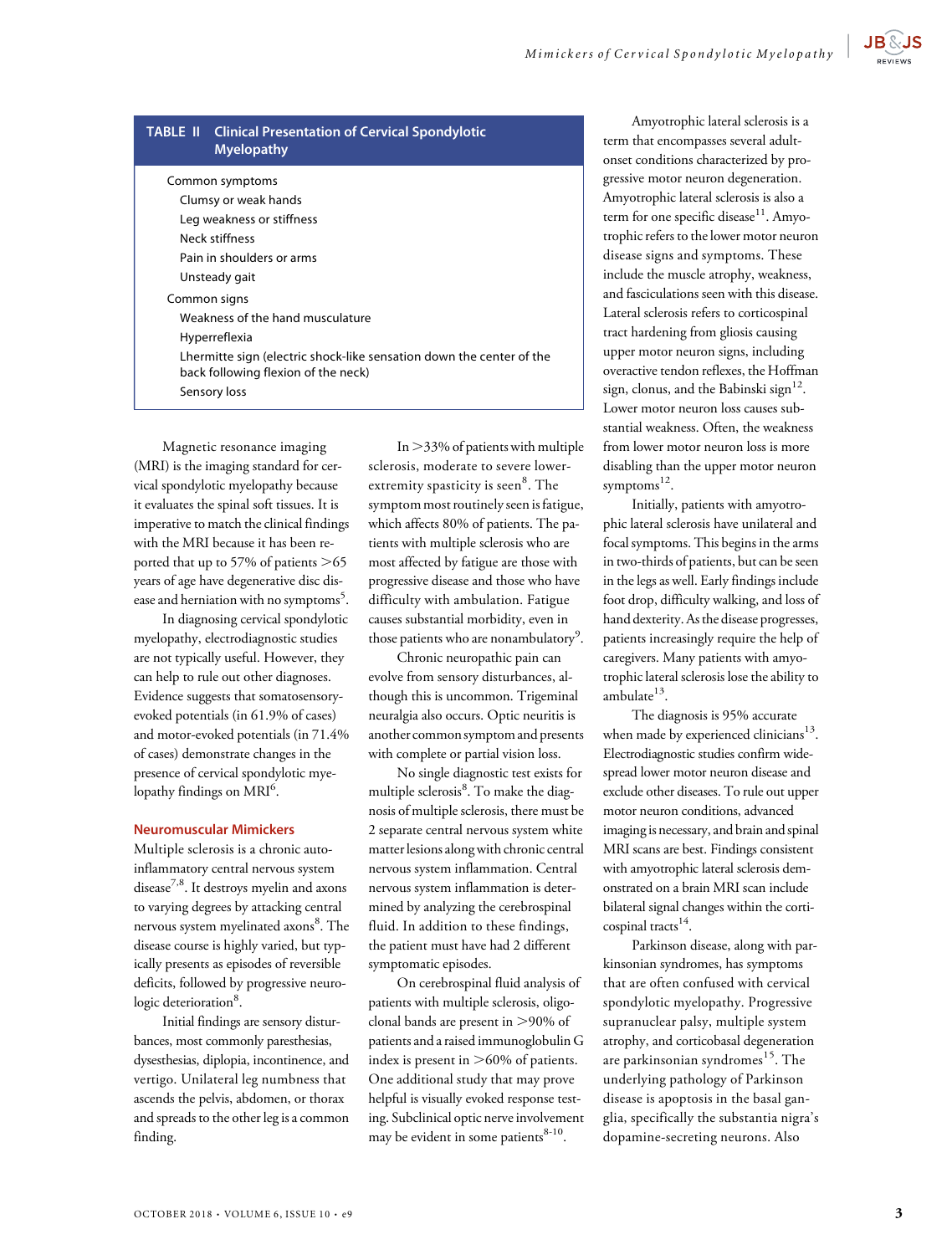contributing is the presence of Lewy bodies in the remaining neurons $^{16}$ .

 $\mathsf{JB}\widehat{\otimes}\mathsf{JS}$ 

Parkinson disease has variable characteristics. Common symptoms include resting and postural tremors, extrapyramidal rigidity, and slowness of initiation, movement, and thought. Idiopathic Parkinson disease presents later in life. Often, symptoms will start in 1 limb and, over the course of 2 to 5 years, will involve both limbs<sup>16</sup>. The asymmetry seen in the early stages of idiopathic Parkinson disease persists as the disease progresses.

Early in the disease course, postural reflexes remain intact; however, patients ultimately have difficulty with balance. A tremor is typically present in 40% of patients initially, and many of those patients demonstrate an asymmetric rest tremor. The rigidity seen in Parkinson disease is described as a lead pipe, meaning constant throughout full motion. When a postural tremor is overlaid on the rigidity, it becomes ratchet-like, and is known as cogwheel rigidity. Approximately half of all patients with Parkinson disease report slowing in their maneuvering. Additionally, writing becomes smaller and patients develop difficulty with activities of daily living in the later stages of the disease. As Parkinson disease progresses, patients begin to have a nonspecific feeling taking longer to get around. This eventually leads to a slowed gait.While ambulating, a 1-sided decreased arm swing is often present. Later in the disease course, shuffling develops. This is followed by difficulty initiating gait and spontaneous acceleration<sup>15</sup>.

In Parkinson disease, laboratory results are normal. On a brain MRI scan, the striatum and pallidum will appear normal. However, on T2-weighted sequences, an altered nigral signal will be demonstrated. Typically, electromyograms are not helpful for Parkinson disease. However, a surface electromyogram can be helpful if there is doubt concerning the frequency and amplitude of a tremor<sup>17</sup>.

# Peripheral Nerve Entrapment

Carpal tunnel syndrome is the most common entrapment neuropathy. It is

caused by median nerve compression at the level of the carpal tunnel. Clinically, patients report pain in the hand, decreased sensation in the thumb and the index, long, and radial ring fingers, and weakened grip strength. Night symptoms are typically present. Clumsiness while performing tasks is reported. In late stages, thenar atrophy appears $^{18}$ .

Diagnosis can often be made on history and examination. Patients may have positive provocative signs, which can help to differentiate carpal tunnel syndrome from cervical spondylotic myelopathy. If examination is equivocal, electrodiagnostic studies can be helpful in establishing the site of compression $^{19}$ .

Ulnar nerve entrapment at the elbow, called cubital tunnel syndrome, can mimic myelopathic hand, and is the second most common entrapment neuropathy. With cubital tunnel syndrome, patients experience decreased sensation in the ulnar nerve distribution. As compression worsens, motor dysfunction begins. Intrinsic weakness and weakness of the small and ring finger flexor digitorum profundus cause catching when reaching into pockets $^{20}$ . This is from overpowering of the small finger extensor without intrinsic opposition, causing abduction, or the Wartenberg sign. In cervical spondylotic myelopathy, insufficiency of finger adduction and/or extension starts and is greatest in the ulnar  $divits^{21}$ .

Radiographs should be obtained to evaluate cervical spine degeneration. Electrodiagnostic studies are helpful in establishing the site of compression. For a finding to be positive for cubital tunnel syndrome, the ulnar nerve velocity should be  $<$  50 m/s at the level of the  $\mathrm{elbow}^{20}.$ 

Peripheral nerve disorders, either peripheral nerve entrapment or polyneuropathy, can mask signs of myelopathy such as sensory loss, intrinsic muscle atrophy, and clumsiness $^{22}$ . This combination of peripheral and central nerve disorders has been referred to as double-crush syndrome or multifocal neuropathy, in which the nerve is compressed at multiple sites<sup>23</sup>. This can lead to symptoms of radiculopathy or myelopathy. A centrally located lesion may make the distal site more vulnerable to compression. Patients with doublecrush syndrome who undergo peripheral nerve decompression have poorer results $^{24,25}$ .

It is important to continually question whether the working diagnosis of a peripheral nerve disorder explains the clinical findings, if a neurologic decline is observed, or whether a superimposed worsening myelopathy may coexist. Early diagnosis is aided by assessing spinothalamic and posterior column sensation and assessing these sensory modalities for proximal and distal portions of the limbs. Hyperreflexia of muscles distal and proximal should also be assessed. Electrodiagnostic studies and MRI are helpful in making the diagnosis $22,25$ .

# Infectious and Immune-Mediated Mimickers

Timely diagnosis is imperative in infectious myelopathies. In parainfectious myelopathy, infection and an associated immune reaction cause neurologic damage. In the context of infectious myelopathies, many different organisms may be the source. These include Treponema pallidum, Mycobacterium tuberculosis, herpes viruses, human immunodeficiency virus (HIV), human T-cell lymphotropic virus type I (HTLV-I), enteroviruses, fungi, and parasites. Some of the more common organisms are discussed below.

HIV-associated vacuolar myelopathy is the most common form of HIV myelopathy. Patients report lowerextremity weakness, difficulty with balance and gait, and bladder dysfunction<sup>26</sup>. Some have indistinct discomfort in the lower extremities as well as paresthesias. A hallmark of HIV-associated vacuolar myelopathy is erectile dysfunction in men<sup>27</sup>.

On examination, spastic paraparesis is present, with weakness that exceeds spasticity. Other symptoms that may been seen are greater weakness in 1 leg, monoparesis, quadriparesis, gait ataxia, or dysmetria. On examination,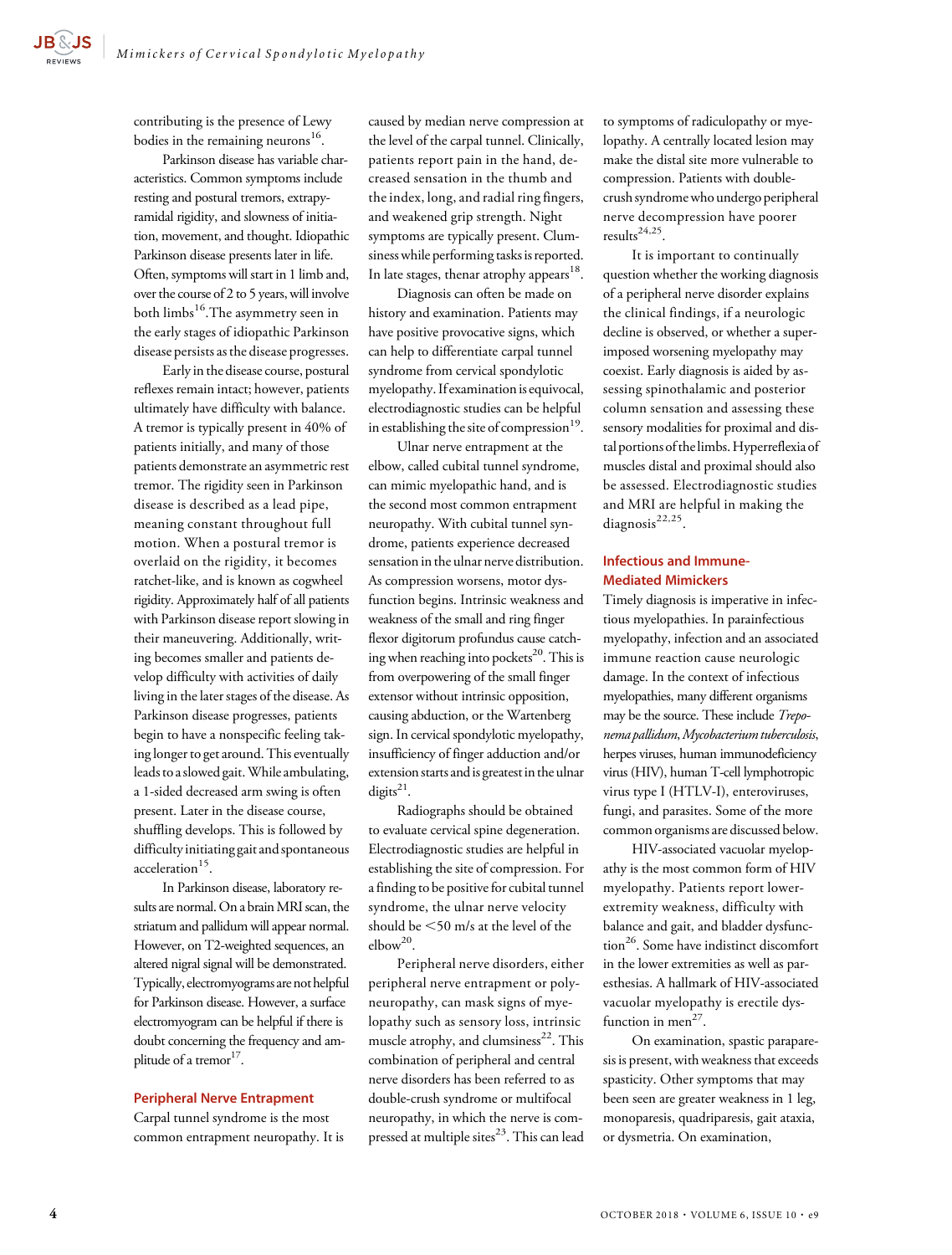weakness may be present or absent. However, hyperreflexia of the lower extremities and a Babinski sign are typically present $^{28}$ .

Spinal MRI may be helpful in making a diagnosis. Diffuse central high-signal areas in T2 sequences in the cervicodorsal region are seen. Brain MRI is often not helpful; however, some abnormalities may be seen and include white matter changes similar to the findings in acute demyelinating encephalopathy $^{28}$ .

The incidence of HTLV-I has increased in recent years because the disease has been found in many intravenous drug abusers. In addition to chronic progressive myelopathy, HTLV-1 has been associated with adult T-cell leukemia and lymphoma<sup>29</sup>.

Tropical spastic paraparesis (TSP) or HTLV-I-associated myelopathy (HAM) are terms that describe HTLV-I myelopathy. Often in HAM/TSP, patients will have chronic spastic paraparesis that is gradually progressive and spastic bladder<sup>30,31</sup>. Patients may also experience paresthesias, decreased sensation, and pain. Chronic pyramidal tract involvement is present.

The HAM/TSP diagnosis is based on laboratory and clinical evidence, including HTLV-1 antibodies in serum and cerebrospinal fluid. A very effective method of diagnosing HAM/TSP is by combining cerebrospinal fluid HTLV-I DNA and the intrathecal synthesis of antibodies to HTLV-I<sup>32</sup>.

Within the first year, the infectious agent of syphilis, Treponema pallidum, can occupy the central nervous system. Spinal syphilis has variable manifestations. Tabes dorsalis is the most common form, followed by meningomyelitis, and finally spinal vascular syphilis. Historically, syphilis was the most common cause of spinal cord disease. However, it has become much rarer since the advent of antibiotics<sup>33</sup>.

Tabes dorsalis presents with pain, sensory disturbances, incoordination, and visceral trophic abnormalities<sup>33</sup>. Findings commonly observed are absent ankle reflexes and decreased vibratory

sensation. The course of disease comprises 3 phases. The first stage is called the pre-ataxic phase, or period of lightning pain. Early findings include impotence and sphincter disturbances. Examination demonstrates muscle stretch reflex absence, sensory disturbance, Argyll-Robertson pupils, and a positive Romberg sign. The second phase is the ataxic phase, characterized by worsening tabetic pain and severe lower-extremity ataxia. The third stage is called the terminal or paralytic stage. Spastic paraparesis, cachexia, and autonomic dysfunction are typical characteristics. This includes severe constipation and bladder incontinence<sup>33</sup>.

Syphilitic myelopathy appears as a high signal on a T2-sequence MRI, with spinal surface enhancement that disappears, signifying that it is reversible  $33$ .

Guillain-Barré syndrome is an acute autoimmune disorder, in which the immune system attacks the peripheral nervous system, resulting in neuropathy. It is the leading cause of flaccid paralysis in the world today. Guillain-Barré syndrome expresses in several different ways. It presents as a spectrum involving varying peripheral-nerve disorders and is characterized by the distribution of weakness of the limbs or cranial-nerve-innervated muscles, pathologic abnormalities, and findings of autoantibodies on testing<sup>34,35</sup>.

The onset of disease presents with sensory changes in the legs, followed by rapidly progressive weakness distally that spreads proximally. Another common finding is lumbar pain, which may represent nerve root inflammation. The weakness is typically pyramidal, with knee and hip flexion and ankle dorsiflexion being severely affected. The weakness in the upper extremities is worse in shoulder abduction and elbow extension. Sensation loss is typically minimal; however, vibratory sensation and proprioception may be affected $36$ . In Guillain-Barré syndrome, autonomic involvement is common. This can cause hypertension, ileus, postural hypotension, urinary retention, sinus tachycardia, and cardiac arrhythmia<sup>37</sup>. Although

most patients with Guillain-Barré syndrome have findings of hyporeflexia or areflexia, normal or brisk reflexes are present in a small subset of patients $37$ .

**JB&JS** 

Seventy-five percent of patients have a preceding illness, which may be mild or asymptomatic. Often, the illness is respiratory or gastrointestinal in nature. Typically, the neuropathy begins 7 to 10 days after infection $37$ . In most cases, the patient has an acute neuropathy, which peaks within 4 weeks. These patients typically have weakness, diminished reflexes, and raised cerebrospinal fluid protein concentrations.

Because of the rapid onset of the neuropathy, and associated weakness in someone recovering from illness, patients may be incorrectly diagnosed with a psychological disorder. Patients typically reach a plateau phase, which can vary in length of time. Following the plateau, recovery begins with return of proximal, then distal, strength over weeks or months. Despite modern advances, this remains a dangerous disease, with 4% to 15% of patients dying, and up to 20% remaining disabled after a year $36,37$ . There is a large differential diagnosis and the correct diagnosis is reliant upon the clinician recognizing that the problem is an acute peripheral neuropathy, not central.

Electrodiagnostic studies can be helpful in characterizing the neuropathy. A lumbar puncture is used to rule out infection or malignancy, such as lymphoma<sup>37</sup>. However, raised cerebrospinal fluid protein content may be seen with Guillain-Barré syndrome.

Acute transverse myelitis is an inflammatory disorder of the spinal cord. The term acute transverse myelitis is occasionally used synonymously with non-compressive myelopathy. However, the term non-compressive myelopathy covers a diverse group. At the level of the spinal cord, the entire crosssectional area at 1 level is involved, including pyramidal tracts, spinothalamic tracts, and posterior columns.

There are multiple different noncompressive causes of acute transverse myelitis. These include but are not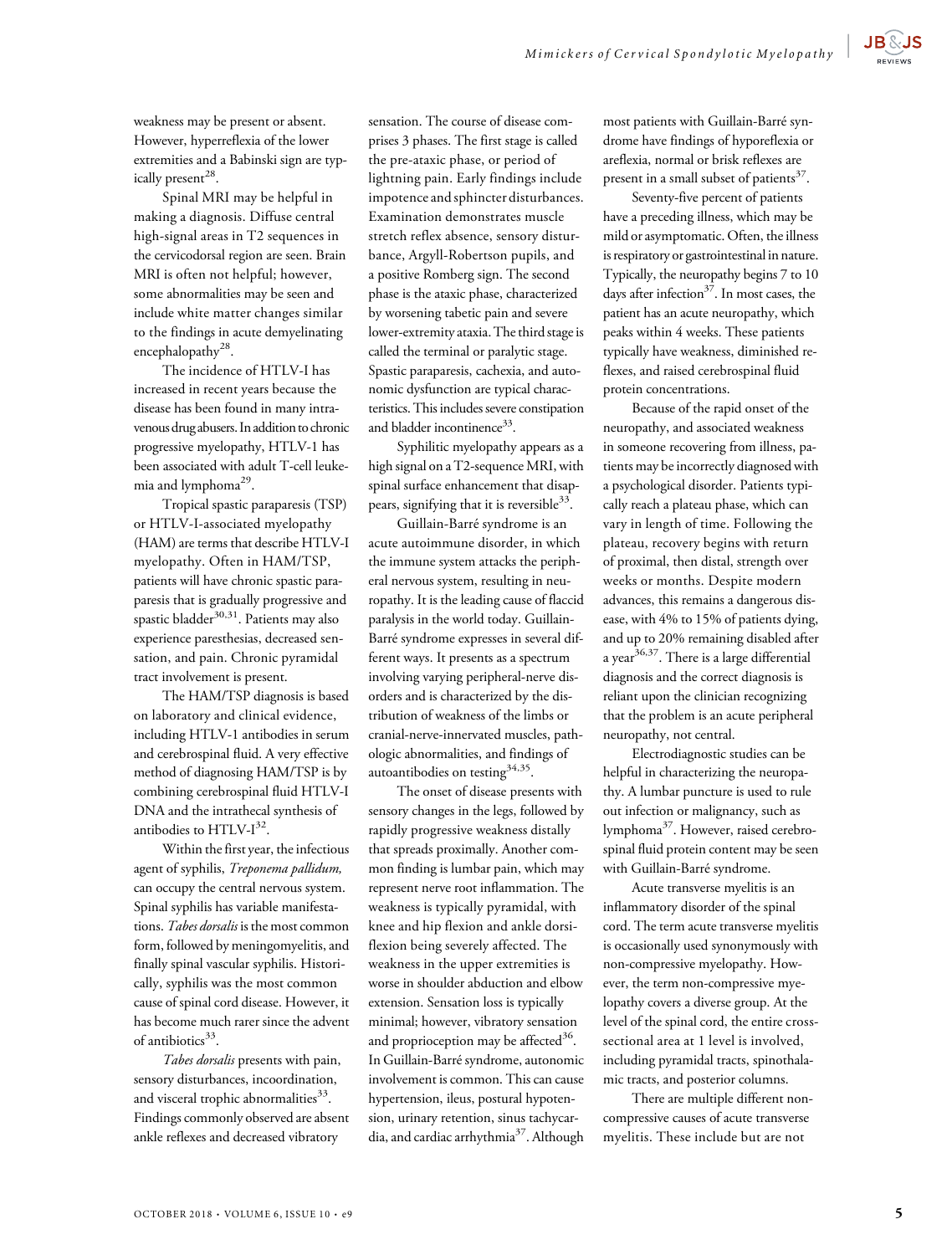

limited to paraneoplastic causes, anterior spinal artery thrombosis, and vasculitis in autoimmune diseases. Autoimmune diseases with associated vasculitis include systemic lupus erythematosus, mixed connective tissue disease, and scleroderma. Other causes are infections such as herpes zoster, rubella, HIV, Epstein-Barr virus, Mycoplasma pneumoniae, Echo-25 virus, and mumps<sup>38</sup>. It may follow cholera vaccination, typhoid, and poliomyelitis and has been reported with penicillin injections, heroin abuse, sulfasalazine chemotherapy, B-cell lymphoma, myelomonocytic leukemia, and general anesthesia or acupuncture<sup>38</sup>.

A typical presentation of acute transverse myelitis includes leg weakness that appears suddenly, diminished sensation with loss of sphincter control, and pain with no obvious spinal cord compression. The weakness is typically a progressive flaccid paraparesis, and it can involve the upper extremities.

Generally, by the second week of illness, pyramidal signs appear. Within 10 days of onset, most patients, about 80%, reach their clinical low-point. During the acute phase, patients' neurologic function usually deteriorates progressively. This typically occurs over a period of 4 to 21 days<sup>39</sup>.

The defined sensory level is between T5 and T10 in 70% of cases. There is a cervical sensory level in about 20% of cases. Adults with acute transverse myelitis note paresthesias at the outset of the disorder. In a large percentage of children (approximately 40%), an illness occurs within 3 weeks of the onset of acute transverse myelitis<sup>40</sup>.

The diagnosis of transverse myelitis is one of exclusion, and the time course lasts from 4 hours to 4 weeks. Transverse myelitis criteria includes spinal cord dysfunction bilaterally with a defined sensory level and no compressive history<sup>40</sup>. On MRI, there are findings specific to acute transverse myelitis, which makes it helpful for diagnosis. On T2 axial cuts, central high-signal areas occupy more than two-thirds of the spinal cord and extend over 3 to

4 segments. In 40% of cases, no MRI findings are present $41$ .

# Vitamin B12 Deficiency

Vitamin B12 deficiency can cause several different disorders<sup>42</sup>. Typical causes of vitamin B12 deficiency include pancreatic insufficiency, medications, and malabsorption<sup>42-44</sup>. A rare, but notable, cause of acute vitamin B12 inactivation is nitrous oxide exposure $45$ .

The neurologic symptoms present in vitamin B12 deficiency include autonomic dysfunction, gait disturbance, paresthesias, diminished proprioception and vibratory sensation, weakness, hyperreflexia, areflexia, intellectual or behavioral impairment, and impaired vision<sup>44</sup>.

Vitamin B12 deficiency primarily causes deficiency of the posterior columns, but also affects the anterolateral and anterior portions of the spinal cord as well. This is known as subacute combined degeneration. It is most commonly seen in the cervical and thoracic cord, and includes a diffuse, multifocal pattern of demyelination and axonal loss<sup>44</sup>. Furthermore, myelin sheath swelling and a patchy myelopathic spongy vacuolation of affected regions of the cord are typically seen $46,47$ .

On MRI, subacute combined degeneration presents as a T2 hyperintense signal that is usually confined to the posterior columns, but may include the lateral columns and brainstem $^{46}$ .

# Syringomyelia

Syringomyelia is a rare condition, in which fluid-filled areas along the spinal cord develop slowly. This is also known as a syrinx. Causes may be congenital or acquired. These include trauma, tuberculosis-associated chronic arachnoiditis, and tumors. Chiari malformation causes most nontraumatic forms48,49. Chiari malformation is a congenital abnormality in which the cerebellar amygdalae herniates through the foramen magnum. This causes altered cerebrospinal fluid flow, which can lead to syrinx formation $50,51$ . Patients may experience diplopia, headaches, dizziness, and arm weakness<sup>52</sup>.

The classic symptoms associated with Chiari malformation include upper-limb weakness and cape-like suspended sensory loss<sup>50</sup>. The hand weakness begins in the intrinsic musculature and spreads proximally. Although classic findings, these are rare since the advent of MRI.

In the early stages, there may be progressively worsening neurologic deficits. In some cases, there is an acute loss of spinal cord function<sup>50,51,53</sup>. The earliest symptoms are often gait disturbance or radiculopathy with associated numbness or weakness in one arm. The hands may be especially affected. The sensory symptoms of cape-like sensoryloss appear late, typically once spinal cord dysfunction becomes obvious. On examination, leg weakness may be present, as well as spasticity, hyperreflexia, and upper-limb weakness and wasting. Patients may experience sensory loss in dissociated patterns, with preservation of touch and position sense, but loss of pain and temperature sensation<sup>49</sup>.

#### Radiation Damage

A rare but devastating complication of radiation therapy is radiation-induced myelopathy. It is seen with previous exposure to head and neck irradiation<sup>54</sup>. Radiation therapy can cause central nervous system injury at 3 different points in time. During radiation therapy, patients can experience a transient increase in cerebral edema from bloodbrain-barrier disruption. This is an acute radiation injury. Weeks to months after the administration of radiation therapy, early-delayed radiation injury can occur. Finally, transient demyelination can occur following cervical spine irradiation. This primarily affects the posterior columns, causing Lhermitte syndrome<sup>55</sup>. This final stage presents like chronic progressive Brown-Séquard syndrome and lasts 3 months to 5 years<sup>54</sup>.

The presentation is slowly progressive ascending sensorimotor disturbance including tetraplegia or paraplegia, with bowel and bladder disturbances<sup>55</sup>. The sensory loss often resolves within 2 to 36 weeks.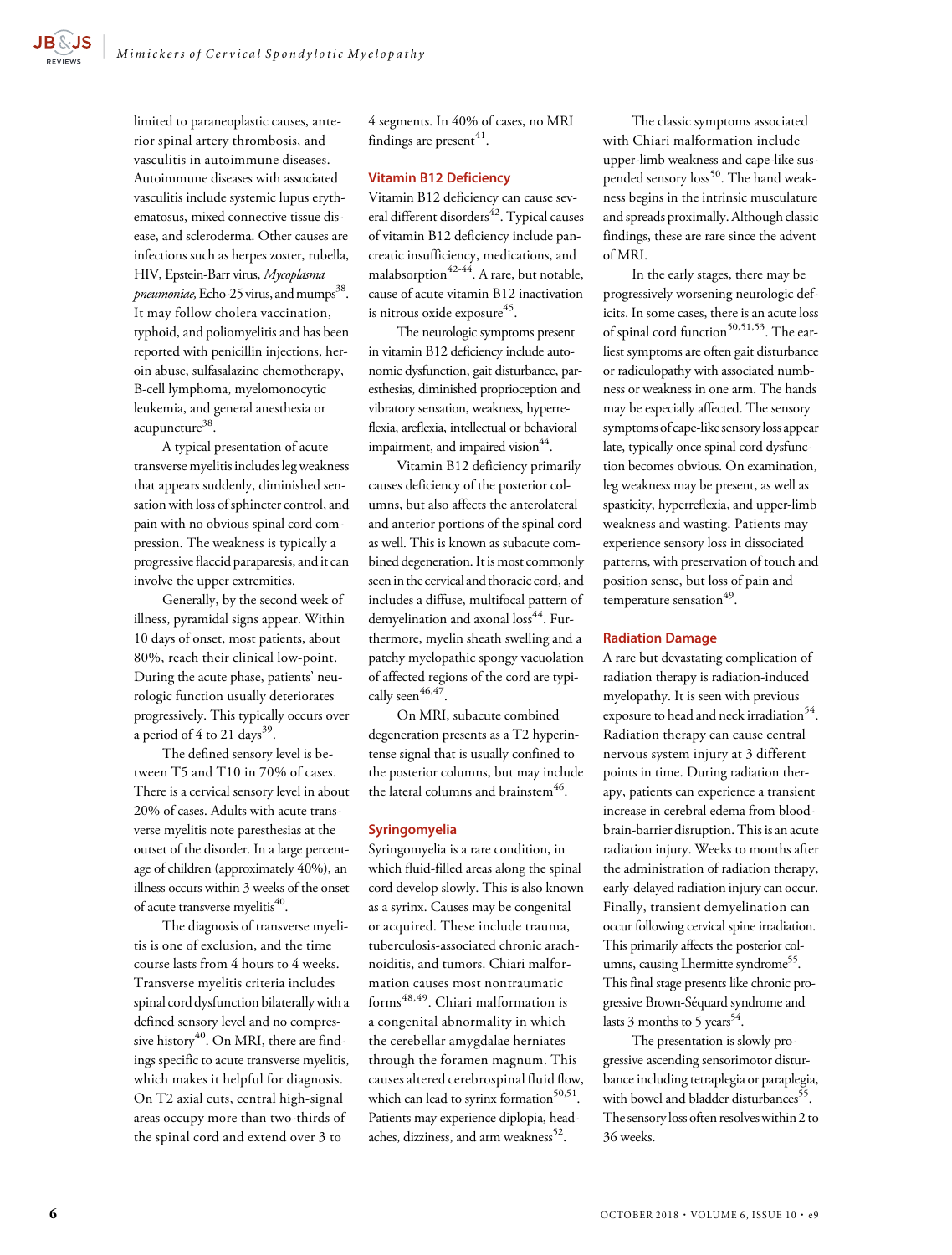Mimickers of Cervical Spondylotic Myelopathy |



Tomake the diagnosis of radiationinduced myelopathy, the affected spinal cord segment must be in the irradiated zone, the symptoms must correspond to the involved spinal cord segment, and there must be a latency period of  $>$ 6 months<sup>55</sup>. Cerebrospinal fluid analysis is typically normal $<sup>54</sup>$ . MRI</sup> shows a local spinal high T2-sequence signal at least 8 months after the end of the latency period. Subsequently, signal intensity is normal but severe atrophy remains<sup>54</sup>.

# Paraneoplastic Etiology

Paraneoplastic syndromes are symptoms that occur in conjunction with a tumor or metastases. They are rare, but essential considerations when evaluating myelopathy. Symptoms may occur before any cancer is suspected. The myelopathy due to paraneoplastic etiology is normally insidiously progressive. Rarely, patients undergo a relapsingremitting course<sup>56</sup>.

Paraneoplastic syndromes are caused by several factors, including antibodies and neurochemical factors. Subacute myelopathy can be associated with antibodies present with lung, breast, prostate, ovarian, and thyroid cancers and Hodgkin lymphoma. For instance, patients with small-cell lung carcinoma can develop autoimmunity to collapsing response mediator protein 5 (CRMP5). Autoimmunity to this antibody leads to myelopathy and optic neuropathy, which mimics neuromyelitis optica. Other paraneoplastic conditions mimic myelopathy, but are due to neurochemical mediators. One such neurochemical mediator is glutamate decarboxylase 65 (GAD65). Autoimmunity to GAD65 causes stiff person syndrome. The associated spasms with this condition may mimic spasticity. Additionally, anti-amphiphysin antibodies, occasionally present in stiff person syndrome, cause rigidity and myoclonus, which may mimic the spasticity seen in cervical spondylotic myelopathy<sup>55,56</sup>.

The pathognomonic finding on MRI is longitudinal and symmetric sig-

nal changes specific to tracts within the spinal cord that enhance with administration of gadolinium. Often, increased cerebrospinal fluid protein concentration is present $56$ .

# Vascular Etiology

Spinal cord vascular malformations may cause myelopathy. This presents with nonspecific symptoms, often distal to the malformation. Early treatment offers the best chance for recovery<sup>57</sup>.

Spinal vascular malformations are categorized on the basis of anatomy and location. The most common are dural arteriovenous fistula malformations<sup>58</sup>. An arteriovenous fistula malformation is dural, or extraspinal, in 75% of cases<sup>57</sup>. In 10% of cases, intraspinal arteriovenous fistula malformations are present. Twelve percent of spinal malformations are cavernous malformations<sup>58</sup>.

Initial symptoms include gait disorders, paresthesias, numbness, radiculopathy, asymmetric lower-extremity weakness, and bleeding in 25% of cases. The symptoms of myelopathy from spinal cord arteriovenous fistula malformations are exacerbated with walking or standing for long periods<sup>59</sup>.

Another cause of vascular myelopathy is acute vascular occlusion, which causes an infarct<sup>57</sup>. The initial symptoms include severe motor and sphincter dysfunction, pain, and temperature changes, with no loss of proprioception or vibratory sensation. These symptoms present within 4 hours.

In the acute stage, diagnosing myelopathy due to cord ischemia is challenging because of a lack of diagnostic criteria. It is generally found in patients  $>$  50 years of age<sup>59,60</sup>. To define the spinal arteriovenous fistula malformation nidus on MRI, flow voids must be visible in the form of decreased signals on T1 and T2-weighted images. On T2 images, engorged draining medullary veins and feeding arteries are demonstrated. In patients suspected of having spinal arteriovenous fistula malformations, spinal angiography must be

included in the evaluation. This is the gold standard<sup>57</sup>.

## Hepatic Etiology

Hepatic myelopathy is a neurologic condition that is seen in those with chronic liver disease. In patients with evident liver failure or patients who have a surgical or spontaneous systemic portocaval shunt, a progressive pure motor spastic paraparesis may  $develop<sup>61</sup>$ .

These patients typically have minimal sensory deficit or bowel and bladder involvement. Many of these patients experience episodes of hepatic encephalopathy. Occasionally, following the creation of surgical shunts, myelopathy can develop<sup>61-64</sup>.

It is imperative to recognize the circumstances under which hepatic myelopathy occurs. Early recognition is important because patient liver transplantation can reverse the myelopathy65. Most cases of hepatic myelopathy are in patients who have decompensated liver disease<sup>66</sup>. Hepatic myelopathy is a diagnosis of exclusion and has also been associated with congenital hepatic fibrosis<sup>67</sup>, acute hepatitis E, and childhood portal vein thrombosis<sup>68</sup>.

The neuropathology of hepatic myelopathy demonstrates demyelination in the lateral corticospinal tracts<sup>70</sup>. Evidence suggests that motor-evoked potentials may be used to make an early diagnosis of hepatic myelopathy $^{61,65}$ .

#### Alcoholic Etiology

Myelopathy associated with alcoholism occurs in patients who heavily consume alcohol and have cirrhosis with portosystemic shunting<sup>69,70</sup>. However, Sage et al. proposed another syndrome of progressive posterior and lateral column dysfunction in alcoholics without substantial liver disease<sup>71,72</sup>. Symptoms typically begin with paresthesias of the feet and progress to a spastic paraparesis. Patients may also present with bladder dysfunction<sup>69</sup>. Abstention from alcohol usually prevents further progression, but is not usually followed by improvement $^{73}$ .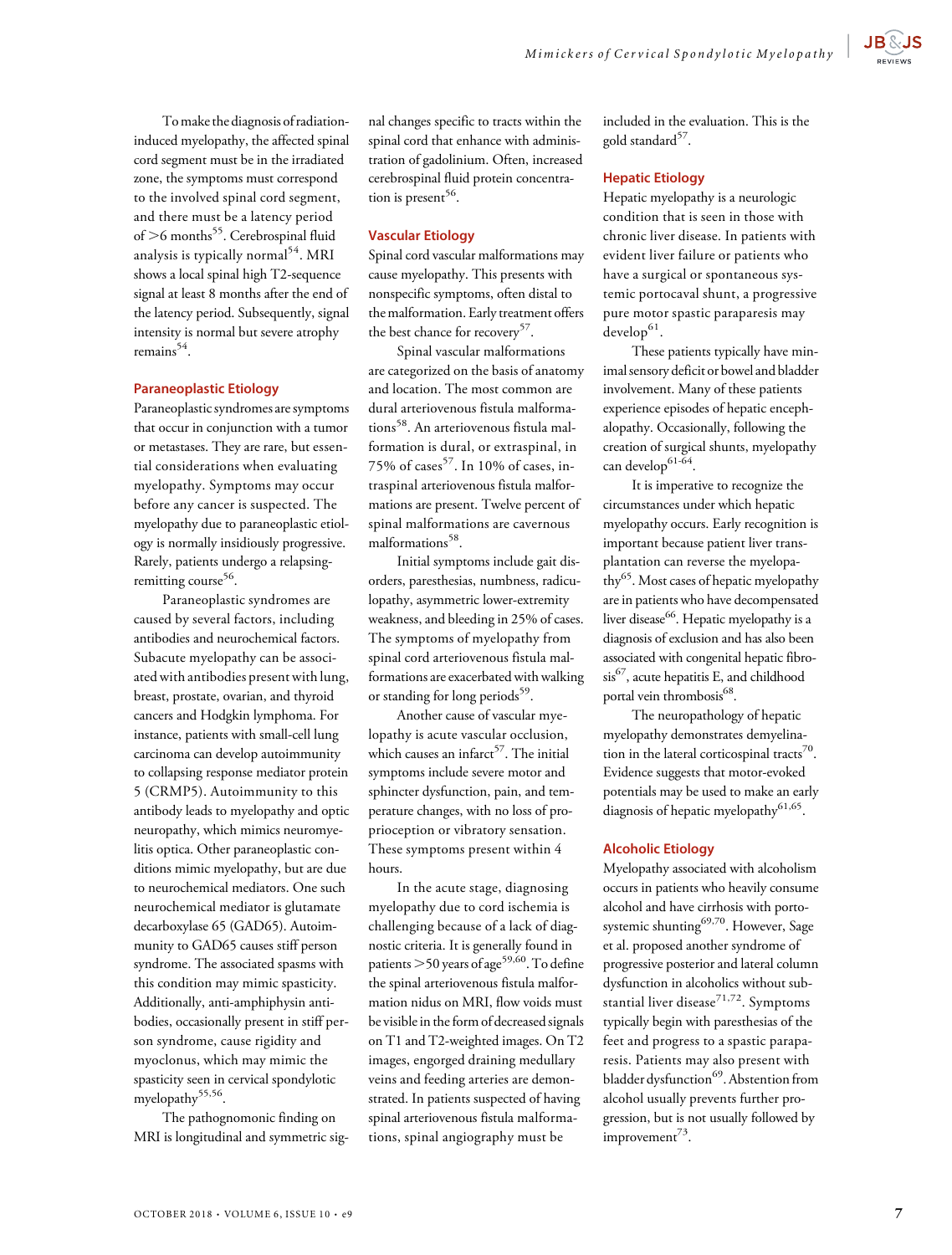

| TABLE III Similarities and Differences Between Mimickers and Cervical Spondylotic Myelopathy |                                                                                                                             |                                                                                                                                                                                                      |  |
|----------------------------------------------------------------------------------------------|-----------------------------------------------------------------------------------------------------------------------------|------------------------------------------------------------------------------------------------------------------------------------------------------------------------------------------------------|--|
| Mimicker                                                                                     | Similarities to Cervical Spondylotic Myelopathy                                                                             | Differences from Cervical Spondylotic Myelopathy                                                                                                                                                     |  |
| Multiple sclerosis                                                                           | Bladder disturbances, difficulty with gait,<br>hyperreflexia, arm numbness and pain                                         | Fatigue, diplopia, unilateral leg numbness, reversible<br>deficits, vertigo, optic neuritis with loss of vision                                                                                      |  |
| Amyotrophic lateral sclerosis                                                                | Muscle atrophy, weakness, Hoffman sign, clonus,<br>Babinski sign, loss of dexterity, difficulty with gait                   | Foot drop, fasciculations, difficulty speaking or<br>impaired voice, difficulty swallowing, severe<br>unintentional weight loss                                                                      |  |
| Parkinson disease                                                                            | Gait slowing, poor balance, neck tightness, reduced<br>arm swing                                                            | Asymmetric tremor at rest, shuffling gait,<br>extrapyramidal rigidity, impaired voice, soft speech,<br>difficulty swallowing, reduced facial expression, small<br>handwriting, involuntary movements |  |
| Carpal tunnel syndrome                                                                       | Hand numbness or paresthesias in median<br>distribution, reduced grip strength, thenar atrophy,<br>clumsiness               | Absence of upper motor neuron signs, symptoms<br>isolated to median hand, positive provocative signs on<br>examination                                                                               |  |
| Cubital tunnel syndrome                                                                      | Hand numbness or paresthesias in ulnar distribution,<br>reduced grip strength, intrinsic muscle atrophy,<br>Wartenberg sign | Absence of upper motor neuron signs, symptoms<br>isolated to ulnar hand or forearm, positive provocative<br>signs on examination                                                                     |  |
| <b>HIV</b>                                                                                   | Gait ataxia, bowel and bladder disturbance,<br>hyperreflexia                                                                | Lower-extremity weakness, erectile dysfunction<br>(men), distal limb pain and numbness, slowly<br>progressive spastic paraparesis                                                                    |  |
| HTLV-1                                                                                       | Paresthesias, difficulty walking, sensory disturbances,<br>spastic bladder, hyperreflexia                                   | Slowly progressive chronic spastic paraparesis; painful<br>stiffness and weakness of legs                                                                                                            |  |
| Treponema pallidum                                                                           | Incoordination, muscle weakness, paresthesias                                                                               | Absent ankle jerks, impaired vibratory sensation,<br>impotence, Romberg sign, vision change, Argyll-<br>Robertson pupils, autonomic dysfunction                                                      |  |
| Guillain-Barré syndrome                                                                      | Difficulty with coordination, neck pain, severe<br>weakness in upper extremity, urinary retention                           | Rapidly progressive distal weakness that spreads<br>proximally, ileus, sinus tachycardia, hyporeflexia and<br>areflexia, weakness of facial muscles                                                  |  |
| Acute transverse myelitis                                                                    | Well-defined sensory level, extremity weakness and<br>paresthesias, hyperreflexia                                           | Flaccid paraparesis of upper and lower extremities,<br>autonomic dysfunction, lower-extremity paresthesias,<br>difficulty flexing legs and extending arms                                            |  |
| Vitamin B12 deficiency                                                                       | Diminished proprioception, motor weakness,<br>hyperreflexia, gait disturbance                                               | Decreased vibration sensation, intellectual<br>impairment, impaired vision                                                                                                                           |  |
| Syringomyelia                                                                                | Intrinsic weakness, hyperreflexia, gait disturbance,<br>loss of sensation in hands                                          | Cape-like sensory loss, loss of pain and temperature<br>sensation, diplopia, trigeminal nerve sensory loss,<br>dizziness, neuropathic arthropathy                                                    |  |
| Post-radiation damage                                                                        | Lhermitte sign, weakness of extremities, muscle<br>atrophy                                                                  | Brown-Sequard syndrome, ascending sensorimotor<br>disturbance                                                                                                                                        |  |
| Paraneoplastic etiology                                                                      | Rigidity or myoclonus, bladder dysfunction, weakness,<br>difficulty with ambulation                                         | Optic neuropathy, rarely relapsing remitting course                                                                                                                                                  |  |
| Vascular etiology                                                                            | Gait disturbance, paresthesias, radiculopathy                                                                               | Asymmetric leg weakness worse with walking or<br>standing for long periods                                                                                                                           |  |
| Hepatic etiology                                                                             | Minimal sensory deficit, no bowel or bladder<br>dysfunction                                                                 | Progressive pure motor spastic paraparesis                                                                                                                                                           |  |
| Alcoholic etiology                                                                           | Muscle weakness, muscle, atrophy, hyperreflexia,<br>bladder dvsfunction                                                     | Paresthesias of feet with spastic paraparesis of lower<br>extremities, numbness of lower extremities                                                                                                 |  |

# Differential Workup

While evaluating a patient with myelopathic symptoms, one must rule out mimickers, especially in unusual or equivocal cases. A comprehensive workup should include an MRI of the brain and spinal cord, spinal angiography in those with suspected vascular

causes, electrodiagnostic studies, cerebrospinal fluid analysis, and laboratory analysis.However, a thorough history and physical examination remain the most critical components in the myelopathy workup. Table III lists the similarities and differences between mimickers and cervical spondylotic myelopathy.

#### **Summary**

The most common cause of nontraumatic spastic paraparesis and quadriparesis in the United States is cervical spondylotic myelopathy. This is due to degenerative changes of the cervical spinal column. Although this is the most common cause of myelopathy, several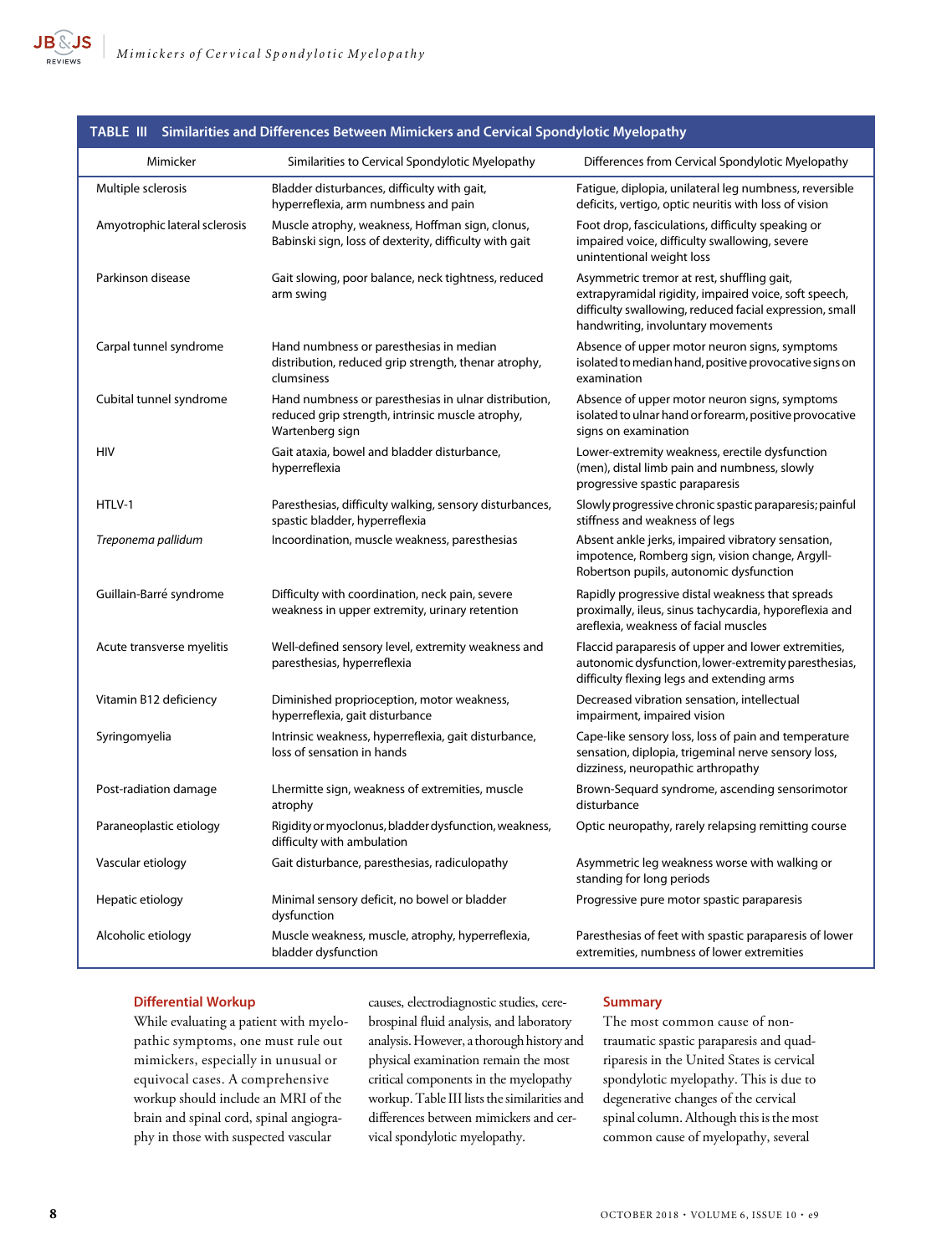

differential etiologies exist, including neuromuscular, infectious, vascular, and neoplastic processes. For this reason, a thorough history and physical examination must be performed. Examinations may show limitations in cervical spine range of motion, spasticity, and an unsteady gait. MRI, electrodiagnostic studies, and cerebrospinal fluid analysis aid in making the diagnosis.

Anthony Kouri, MD1, Mina Tanios, MD1, Joseph S. Herron, MD<sup>1</sup>, Maxwell Cooper, MD1, Mustafa Khan, MD2

1University of Toledo Medical Center, Toledo, Ohio

2Milwaukee Orthopedic Group, Milwaukee, Wisconsin

E-mail address for A. Kouri: [Anthony.kouri@utoledo.edu](mailto:Anthony.kouri@utoledo.edu)

ORCID iD for A. Kouri: [0000-0002-5671-7540](http://orcid.org/0000-0002-5671-7540) ORCID iD for M. Tanios: [0000-0002-6622-9399](http://orcid.org/0000-0002-6622-9399) ORCID iD for J.S. Herron: [0000-0002-1859-4658](http://orcid.org/0000-0002-1859-4658) ORCID iD for M. Cooper: [0000-0003-3521-751X](http://orcid.org/0000-0003-3521-751X) ORCID iD for M. Khan: [0000-0002-8633-396X](http://orcid.org/0000-0002-8633-396X)

#### **References**

1. Kim DH, Vaccaro AR, Henderson FC, Benzel EC. Molecular biology of cervical myelopathy and spinal cord injury: role of oligodendrocyte apoptosis. Spine J. 2003 Nov-Dec;3(6):510-9.

2. Rhee JM, Heflin JA, Hamasaki T, Freedman B. Prevalence of physical signs in cervical myelopathy: a prospective, controlled study. Spine (Phila Pa 1976). 2009 Apr 20;34(9): 890-5.

3. Ono K, Ebara S, Fuji T, Yonenobu K, Yamashit K. Myelopathy hand. New clinical signs of cervical cord damage. J Bone Joint Surg Br. 1987 Mar;69(2):215-9.

4. Baptiste DC, Fehlings MG. Pathophysiology of cervical myelopathy. Spine J. 2006 Nov-Dec; 6(6 Suppl):190S-7S.

5. Teresi LM, Lufkin RB, Reicher MA, Moffit BJ, Vinuela FV, Wilson GM, Bentson JR, Hanafee WN. Asymptomatic degenerative disk disease and spondylosis of the cervical spine: MR imaging. Radiology. 1987 Jul;164(1):83-8.

6. de Oliveira Vilaça C, Orsini M, Leite MA, de Freitas MR, Davidovich E, Fiorelli R, Fiorelli S, Fiorelli C, Oliveira AB, Pessoa BL. Cervical spondylotic myelopathy: what the neurologist should know. Neurol Int. 2016 Nov 23;8(4):6330.

7. Calabresi PA. Diagnosis and management of multiple sclerosis. Am Fam Physician. 2004 Nov 15;70(10):1935-44.

8. Hauser SL, Goodwin DS. Multiple sclerosis and other demyelinating diseases. In: Fauci AS, Braunwald E, Kasper DL, Hauser SL, editors. Harrison's principles of internal medicine. 17th ed. New York: McGraw-Hill Medical; 2008. p 2611-21.

9. Goldenberg MM. Multiple sclerosis review. P T. 2012 Mar;37(3):175-84.

10. Mills RJ, Young CA, Pallant JF, Tennant A. Development of a patient reported outcome scale for fatigue in multiple sclerosis: the Neurological Fatigue Index (NFI-MS). Health Qual Life Outcomes. 2010 Feb 12;8:22.

11. Rowland LP, Shneider NA. Amyotrophic lateral sclerosis. N Engl J Med. 2001 May 31; 344(22):1688-700.

12. Rowland LP, Mitsumoto H, Przedborski S. Amyotrophic lateral sclerosis, progressive muscular atrophy, and primary lateral sclerosis. In: Rowland LP, Pedley TA, editors. Merritt's neurology. 12th ed. Philadelphia: Lippincott, Williams & Wilkins; 2010. p 802-8.

13. Chiò A, Logroscino G, Hardiman O, Swingler R, Mitchell D, Beghi E, Traynor BG; Eurals Consortium. Prognostic factors in ALS: a critical review. Amyotroph Lateral Scler. 2009 Oct-Dec; 10(5-6):310-23.

14. Gordon PH. Amyotrophic lateral sclerosis: an update for 2013 clinical features, pathophysiology, management and therapeutic trials. Aging Dis. 2013 Oct 1;4(5): 295-310.

15. Brooks DJ. Diagnosis and management of atypical Parkinsonian syndromes. J Neurol Neurosurg Psychiatry. 2002 Mar;72(Suppl 1): I10-6.

16. Sveinbjornsdottir S. The clinical symptoms of Parkinson's disease. J Neurochem. 2016 Oct; 139(Suppl 1):318-24. Epub 2016 Jul 11.

17. Brooks DJ. Morphological and functional imaging studies on the diagnosis and progression of Parkinson's disease. J Neurol. 2000 Apr;247(Suppl 2):II11-8.

18. Bland JD. Carpal tunnel syndrome. BMJ. 2007 Aug 18;335(7615):343-6.

19. Bland JD. The value of the history in the diagnosis of carpal tunnel syndrome. J Hand Surg Br. 2000 Oct;25(5):445-50.

20. Wojewnik B, Bindra R. Cubital tunnel syndrome - review of current literature on causes, diagnosis and treatment. J Hand Microsurg. 2009 Dec;1(2):76-81. Epub 2010 Jan 8.

21. Alter M. The digiti quinti sign of mild hemiparesis. Neurology. 1973 May;23(5):503-5.

22. Rittenberg JD, Burns SP, Little JW. Worsening myelopathy masked by peripheral nerve disorders. J Spinal Cord Med. 2004;27(1): 72-7.

23. Cohen BH, Gaspar MP, Daniels AH, Akelman E, Kane PM. Multifocal neuropathy: expanding the scope of double crush syndrome. J Hand Surg Am. 2016 Dec;41(12):1171-5. Epub 2016 Oct 15.

24. Osterman AL. The double crush syndrome. Orthop Clin North Am. 1988 Jan;19(1):147-55.

25. Kane PM, Daniels AH, Akelman E. Double crush syndrome. J Am Acad Orthop Surg. 2015 Sep;23(9):558-62.

26. Petito CK, Navia BA, Cho ES, Jordan BD, George DC, Price RW. Vacuolar myelopathy pathologically resembling subacute combined degeneration in patients with the acquired immunodeficiency syndrome. N Engl J Med. 1985 Apr 4;312(14):874-9.

27. Di Rocco A. Diseases of the spinal cord in human immunodeficiency virus infection. Semin Neurol. 1999;19(2):151-5.

28. Tagliati M, Di Rocco A, Danisi F, Simpson DM. The role of somatosensory evoked potentials in the diagnosis of AIDS-associated myelopathy. Neurology. 2000 Apr 11;54(7): 1477-82.

29. Gessain A, Barin F, Vernant JC, Gout O, Maurs L, Calender A, de Thé G, Antibodies to human T-lymphotropic virus type-I in patients with tropical spastic paraparesis. Lancet. 1985 Aug 24;2(8452):407-10.

30. Vernant JC, Maurs L, Gessain A, Barin F, Gout O, Delaporte JM, Sanhadji K, Buisson G, de-Thé G. Endemic tropical spastic paraparesis associated with human Tlymphotropic virus type I: a clinical and seroepidemiological study of 25 cases. Ann Neurol. 1987 Feb;21(2):123-30.

31. World Health Organization. Virus diseases: human T-lymphotropic virus type I, HTLV-I. Wkly Epidemiol Rec. 1989;64(49):382-3.

32. Puccioni-Sohler M, Rios M, Carvalho SM, Gonçalves RR, Oliveira C, Correa RB, Novis S, de Oliveira MS, Bianco C. Diagnosis of HAM/TSP based on CSF proviral HTLV-I DNA and HTLV-I antibody index. Neurology. 2001 Aug 28;57(4):725-7.

33. Berger JR, Sabet A. Infectious myelopathies. Semin Neurol. 2002 Jun;22(2):133-42.

34. Yuki N, Hartung HP. Guillain-Barré syndrome. N Engl J Med. 2012 Jun 14;366(24): 2294-304.

35. Winer J. An update in Guillain-Barré syndrome. Autoimmune Diseases. 2014 Jan; 2014(2014):793024.

36. Rees JH, Thompson RD, Smeeton NC, Hughes RA. Epidemiological study of Guillain-Barré syndrome in south east England. J Neurol Neurosurg Psychiatry. 1998 Jan;64(1):74-7.

37. Visser LH, Schmitz PI, Meulstee J, van Doorn PA, van der Meché FG; Dutch Guillain-Barré Study Group. Prognostic factors of Guillain-Barré syndrome after intravenous immunoglobulin or plasma exchange. Neurology. 1999 Aug 11;53(3):598-604.

38. al Deeb SM, Yaqub BA, Bruyn GW, Biary NM. Acute transverse myelitis. A localized form of postinfectious encephalomyelitis. Brain. 1997 Jul;120(Pt 7):1115-22.

39. Kerr D, Krishnan C, Pidcock F. Acute transverse myelitis. In: Singer HS, Kossoff EH, Hartman AL, Crawford WO, editors. Treatment of pediatric neurologic disorders. 1st ed. Boca Raton: CRC Press; 2005. p 445-51.

40. Thurnher MM, Cartes-Zumelzu F, Mueller-Mang C. Demyelinating and infectious diseases of the spinal cord. Neuroimaging Clin N Am. 2007 Feb;17(1):37-55.

41. Jacob A, Weinshenker BG. An approach to the diagnosis of acute transverse myelitis. Semin Neurol. 2008 Feb;28(1):105-20.

42. Reynolds E. Vitamin B12, folic acid, and the nervous system. Lancet Neurol. 2006 Nov;5(11): 949-60.

43. Dharmarajan TS, Norkus EP. Approaches to vitamin B12 deficiency. Early treatment may